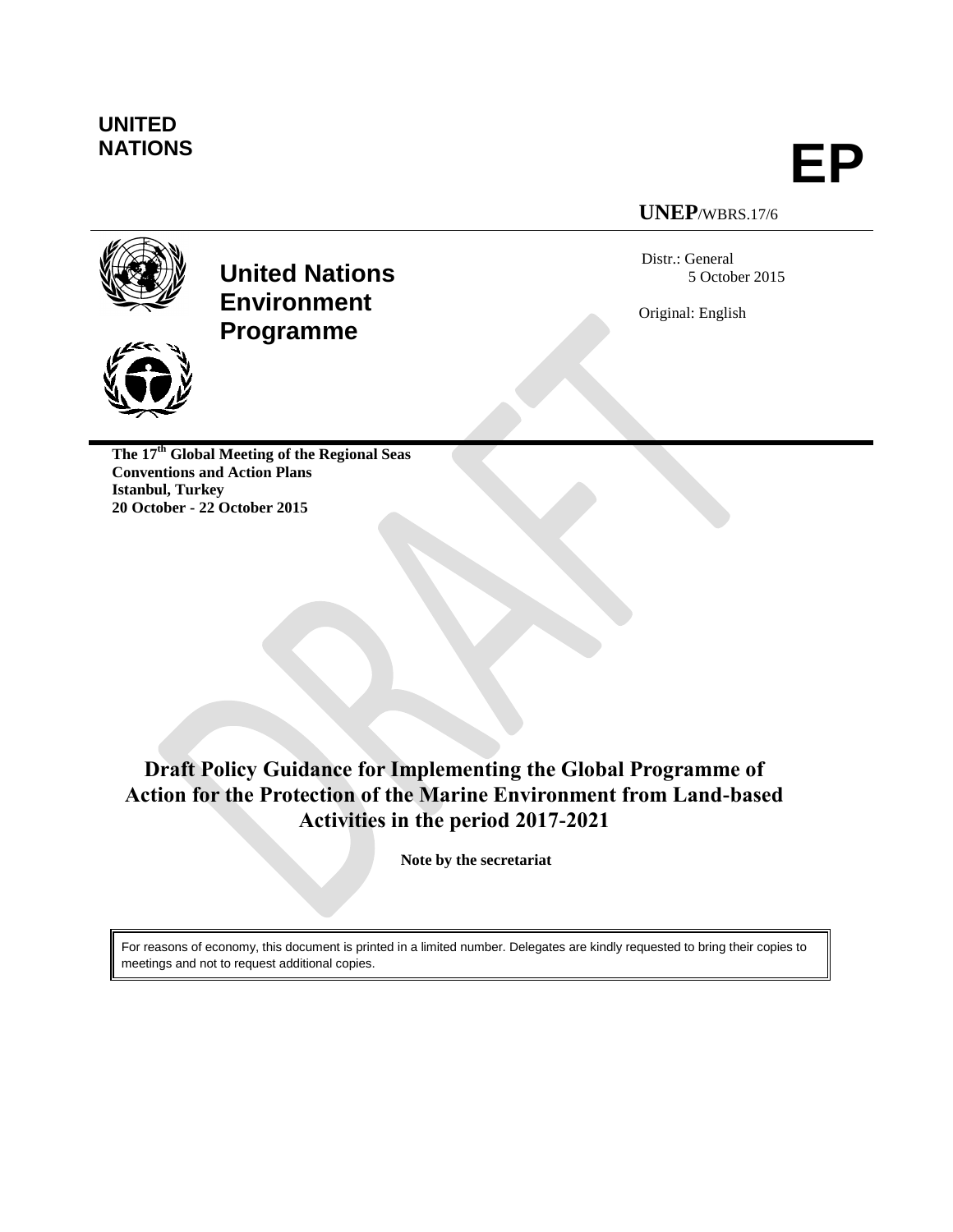#### **I. Introduction**

The Global Programme of Action for the Protection of the Marine Environment from Land-based Activities (GPA) was adopted in Washington D.C, USA in 1995 by 108 governments and the European Commission. It is a flexible, non-binding instrument that contributes to the sustainable development of coastlines, oceans and islands in an adaptive manner in the case of changing realities. The source categories that this programme addresses are: sewage, physical alterations and destruction of habitats, nutrients, sediment mobilization, persistent organic pollutants, oils, litter, heavy metals and radioactive substances. Paragraph 36 of the GPA provides that "*effective international co-operation is important for the successful and cost-effective implementation of the Programme of Action…"* and that *"[F]furthermore, international co-operation is required to ensure regular review of the implementation of the Programme and its further development and adjustment*".

Progress in implementing the GPA was first reviewed in Montreal, Canada in 2001, then in Beijing, China in 2006, and most recently in Manila, Philippines in 2012. Governments also agreed in Manila to the Manila Declaration and that they would focus on developing or strengthening three global partnerships on marine litter, wastewater and nutrient management.

In the years since the Manila Declaration was agreed upon, the international community has embarked on several initiatives, and discussed and developed policies concerning the marine and coastal environment, which are relevant to the implementation of the GPA. Paragraph 75 of the GPA calls upon the United Nations Environment Programme (UNEP) to perform its role as secretariat of the GPA in an efficient and cost-effective manner, under the premise that responsibility for implementation of the GPA, be it at the regional, national or local level, remains within the countries. The GPA urges UNEP to "be flexible and responsive to the evolving needs of the Programme and the availability of resources".

This document has been prepared by the UNEP GPA Coordination Office to present a **preliminary** policy and strategy for the implementation of the GPA during the period 2017-2021 with a view to addressing international discussions on sustainable development as they relate to the marine and coastal environment, and more specifically the **2030 Sustainable Development Agenda**. Regional Seas Conventions & Action Plans (RSCAP) are requested to review the approach proposed and discuss it at the 17<sup>th</sup> Global Meeting of the RSCAP, with the aim of providing direction that would inform further development of the strategy, in time for the next Intergovernmental Review (IGR) of the GPA, possibly in late 2016 or early 2017.

#### **II. Basis for furthering the GPA implementation in the period 2017 -2021**

The purpose of this paper is to prompt thinking on policy issues in relation to the further implementation of the GPA for the period 2017 to 2021. These issues will be discussed with a view to submission at the next IGR meeting of the GPA. The objective of this paper is also to elaborate the opportunities and benefits arising from improved management of land-based sources of pollution (LBS), so that these can be incorporated into the future work of the GPA.

The future role of the GPA will be based on regional and global deliberations, such as:

- o Rio+20 Outcome document, *The Future We Want*
- o The SAMOA Pathway
- o UNEP's Programme of Work and Medium Term Strategy
- o The 2030 Sustainable Development Agenda (SDGs)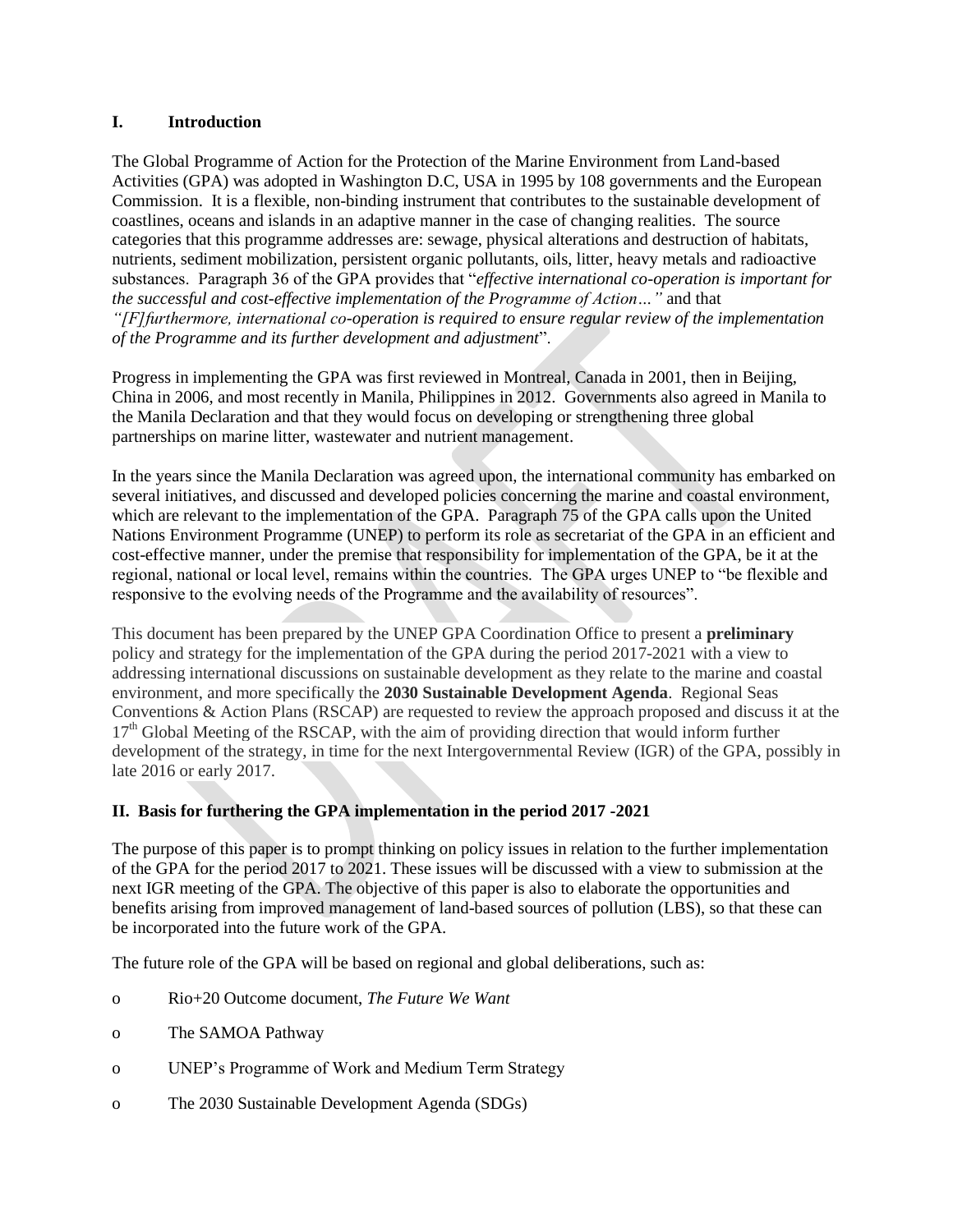- o Decisions of Conferences of Parties to the Regional Seas Programmes
- o Intergovernmental Review Meetings of the GPA
- o United Nations Environment Assemblies (UNEA)
- o Global Land-Ocean Connections Conferences (GLOC), and
- o Other High-level meetings of relevance (e.g. Conference of Parties to UNFCCC, CBD etc.)

The GPA, through UNEP's role in various organs, is also able to respond through mechanisms such as UN-Oceans, UN-Water, and the 18 Regional Seas Programmes worldwide.

#### *Main policy messages*

The main policy message being proposed for the next IGR is that "**land-based sources of marine pollution (particularly wastewater, nutrients and marine litter), or LBS, need to be seen as resources rather than as burdens**". This is consistent with ongoing discussions related to the circular economy and, for specifically wastewater, was the subject agreed upon by experts preparing the 2017 World Water Development Report (WWDR), which will coincidentally and conveniently focus on wastewater.

Under the continued situation where the level of resources for implementing the GPA has been limited, Governments have placed a clear priority for action among the source categories of the GPA. The three priorities are nutrients and wastewater (sewage), given their importance to coastal eutrophication, and marine litter for its impact on the marine ecosystems and economies of coastal communities. These diffuse sources continue to be challenges at the local, national and regional levels and the impacts of these sources on the coastal and marine environment are extending.

In the face of these challenges, governments and their stakeholders are seeking to boost resource-efficient growth and innovation in order to decouple the links between economic growth and environmental degradation, notably through increased resource-efficiency and reduction of pollution over product life cycles and along supply chains. Public policies and private sector initiatives that promote increased investment in efficient and environmentally friendly products and services are emerging. Economic development models based on the relation between resource use and pollution need further development to ensure there is efficient use of resources. Such models provide opportunities for Governments and other stakeholders to see pollution load reduction as opportunities for investments and where pollutants can be seen as resources.

Work to address these three diffuse source categories, highlighted above, provides opportunities to demonstrate potential benefits of ecosystem-based management and approaches and to consider these pollutants as resources. In focusing the GPA implementation in the coming five years, it is proposed that reuse and recycling of pollutants as resources will be fully taken into consideration. By taking such approaches to these source categories, management efforts and investments can lead to not only improving the environmental quality in coastal areas, but also socio-economic development in the same areas.

# *Thematic focus*

Broad thematic focus should consider:

- **Circular economy**
- **Waste-to-value**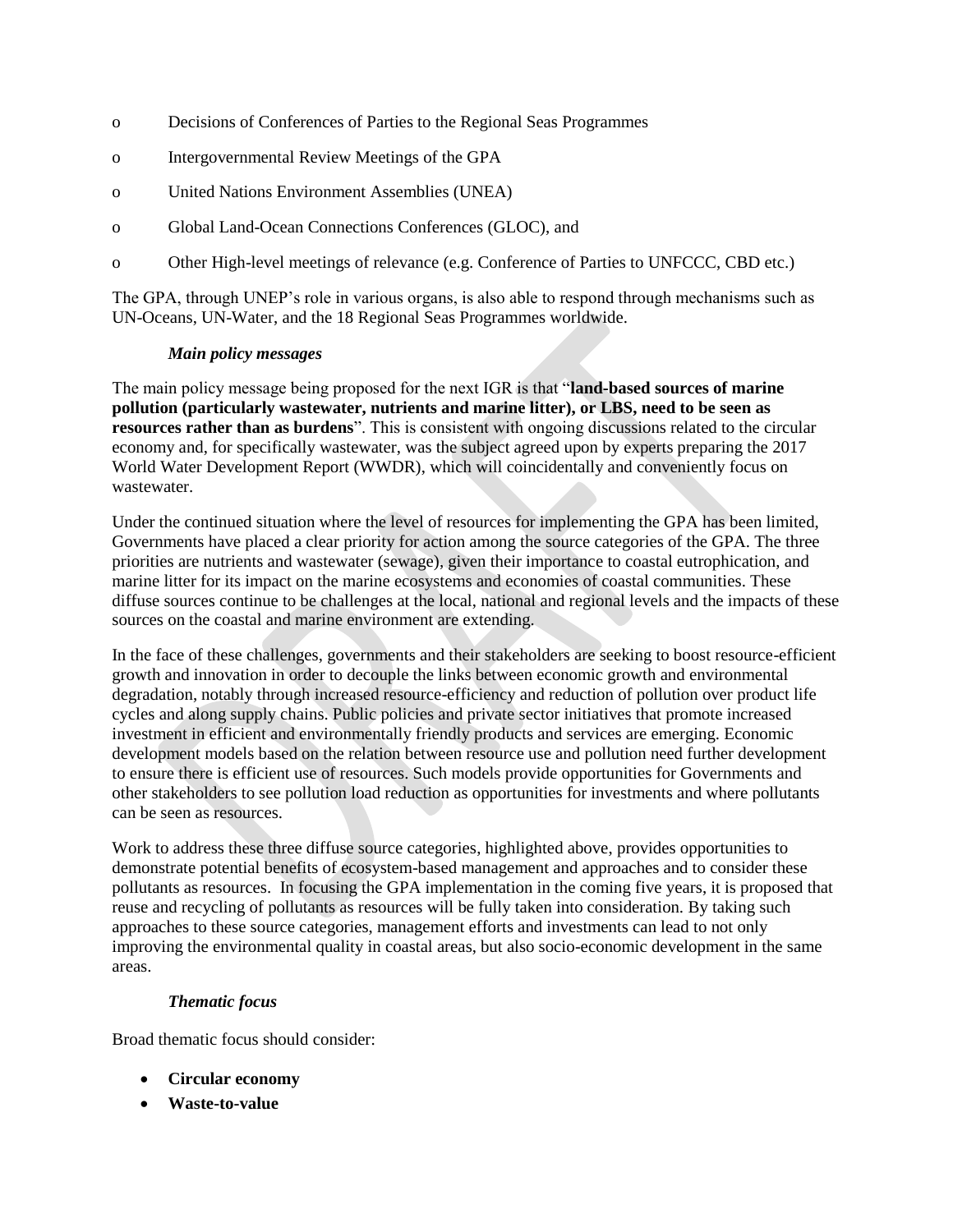#### **Impacts on livelihoods**

The *circular economy* is a generic term for an industrial economy that is, by design or intention, restorative and in which material flows are of two types, biological nutrients, designed to reenter the biosphere safely, and technical nutrients, which are designed to circulate at high quality without entering the biosphere. The founding principles of the circular economy include that Waste is food and Waste does not exist. The biological and technical components (nutrients) of a product are designed by intention to fit within a materials cycle, designed for disassembly and re-purposing. The biological nutrients are nontoxic and can be simply composted. Technical nutrients – polymers (including plastics), alloys and other man-made materials are designed to be used again with minimal energy.

The European Commission will present an ambitious circular economy strategy in late 2015, to transform Europe into a more competitive resource-efficient economy, addressing a range of economic sectors, including waste. They note that since the industrial revolution, waste has constantly grown, because economies have used a "take-make-consume and dispose" pattern of growth - a linear model which assumes that resources are abundant, available and cheap to dispose of. What is needed is a more circular economy, which means re-using, repairing, refurbishing and recycling existing materials and products. What used to be regarded as 'waste' can be turned into a resource. The aim should therefore be to look beyond waste and to close the loop of the circular economy. All resources need to be managed more efficiently throughout their life cycle.

Using resources more efficiently will also bring new growth and job opportunities. Better eco-design, waste prevention and reuse can bring net savings for businesses and benefit consumers, while also reducing total annual greenhouse gas emissions. Moving towards a circular economy is at the heart of the resource efficiency agenda established under the Europe 2020 Strategy for smart, sustainable and inclusive growth. The main ideas on how to do more with less are being taken further in the EU's Environment Action Programme to 2020.

*Waste-to-value* is an emerging term which describes many sustainability-oriented business models. It is a concept worth mainstreaming, because it cuts right to the core of what is really needed in society today – practical means of taking the waste generated and repurposing it, profitably if possible, into things needed by consumers.

Examining waste-to-value through the lens of the GPA, business models might be built around turning waste (e.g. food) into compost, turning methane generated in sewage treatment plants and as a byproduct of decomposition at landfills into compressed natural gas for vehicles, and many more. Whereas composting, landfill gas capture and bio-digesters are not new, re-framing the discussion around the waste-to-value terminology and concept may help communicate the value proposition in a way that is new and more intuitive.

While the economic potential of so many of these models is still to be determined, the potential of the sustainable impact is great. For example, composted (food) waste creates a nutrient-rich soil supplement, and it keeps food from turning to harmful methane in the landfill. It also saves on hydrocarbon usage – both in preventing the need for many traditional fertilizers (which are largely made from petrochemicals) to grow new crops, but also to make sure that the embedded energy that went into producing the food in the first place is not completely lost.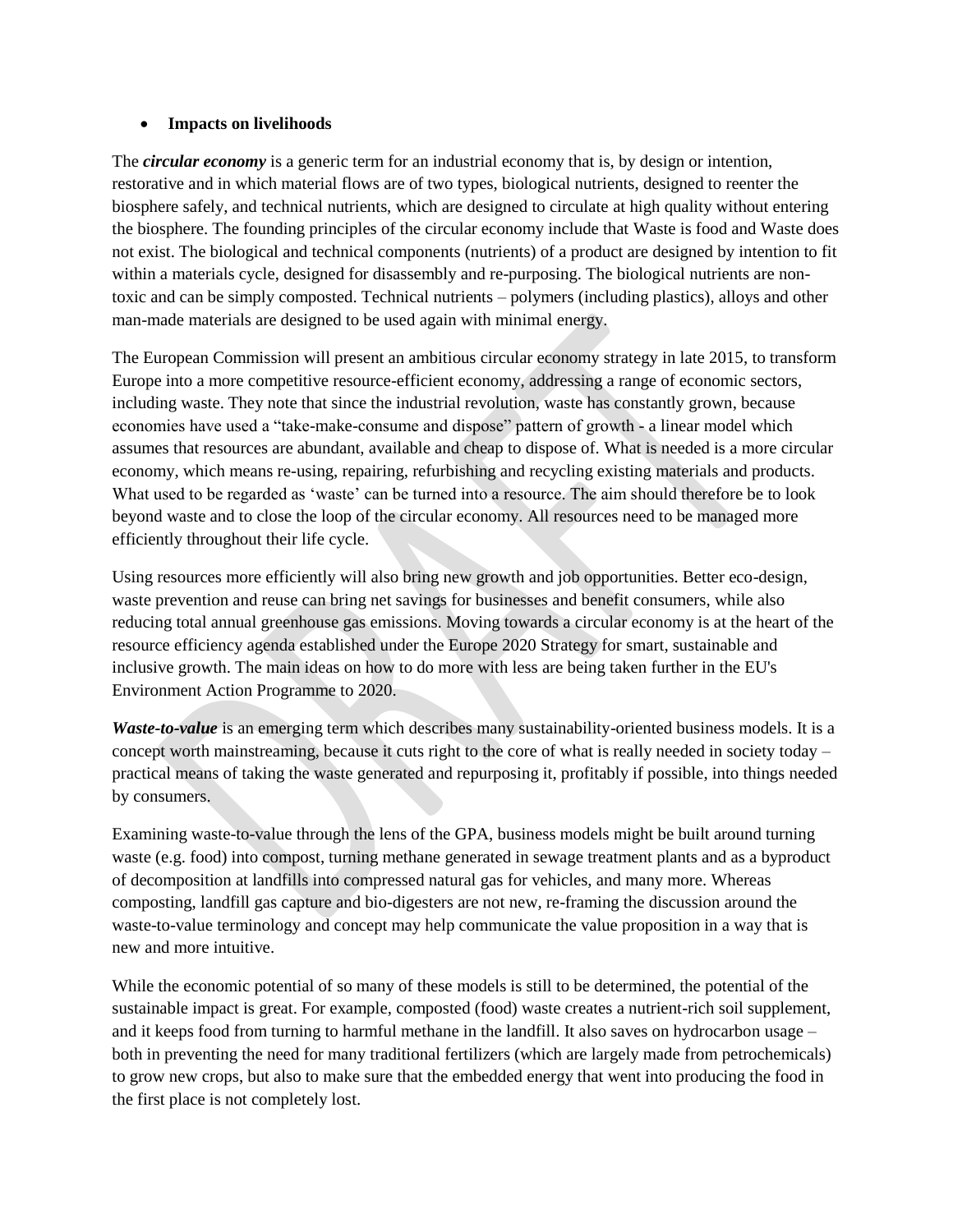#### *Wastewater (WW) & Nutrients*

Improving WW management, including its collection, treatment, discharge, and the beneficial use of liquid and solid byproducts, is critical to the social, environmental and economic dimensions of sustainable development and an integral step in avoiding local (and global) water crises.

Nearly all human activity that uses water results in the production of WW (from domestic, industry, commerce, agriculture and urban activities). WW is used water that is contaminated to a level where it presents a risk or hazard for use. With population growth and economic development, the quantity of WW is increasing while the consequences are (most often) not taken fully into account by governments and the various sectors.

WW is a major global issue (especially in developing counties) since it has been estimated that, globally, about 80% of WW from human settlements and industrial sources is discharged to the environment without treatment (UNEP & UN-Habitat 2010). Worldwide, around 750 million people still do not have access to improved drinking water and some 2.6 billion, almost half the population of the developing world, do not have access to improved sanitation (WHO/UNICEF, 2015)P1F2P. Untreated WW pollutes not only the natural environment but also the immediate living environment, and as such has a huge impact in health related illness, particularly in the developing world where millions of people die each year from water related diseases. WW pollution has the potential to contaminate scarce water resources, thus enhancing risks of water.

Full treatment sewerage systems, following traditional models of primary to tertiary treatment are very expensive and often prohibitively so. Re-use of the nutrients in wastewater could help avoid excessive treatment costs whilst providing benefits in terms of organic fertilizer. The 'nutrient cleaning' capacity of natural systems for treatment of wastewater, such as lagoons, ponds, and wetlands could be better utilized. Systems exist, operated in both developing and developed countries, for the conversion of wastewater into useable resources. These integrated systems combine processes and practices to optimize resource use by recycling wastewater so that water and nutrients can be re-used. Clean bio-solids can be used in agriculture as fertilizer and to improve the soil structure, through the approaches advocated as ecological sanitation or productive sanitation.

In China there are very large farms that are almost self-sufficient in terms of energy and nutrients because of the effective recycling of their waste streams. In India, the Calcutta wetland system provides the world's largest example of wastewater fed aquaculture. The wetlands receive about 555,000 cubic metres of untreated wastewater per day which flows through about 3,000 hectares of constructed fish ponds. Annual fish production amounts to 13,000 tons. Many other examples also exist globally. These approaches have real benefits in reduction of carbon footprints; for example, in a number of countries the manufacture and use of synthetic nitrogen fertilizer can account for a significant proportion of the country's greenhouse gas emissions. More efficient nitrogen use can mean increased net incomes to farmers, a decrease in carbon footprint, less pollution, and no loss of crop production levels.

#### *Marine litter*

Much of the marine litter from land-based sources results from unsustainable production, consumption, and poor waste management. Every year, marine debris results in substantial economic costs and losses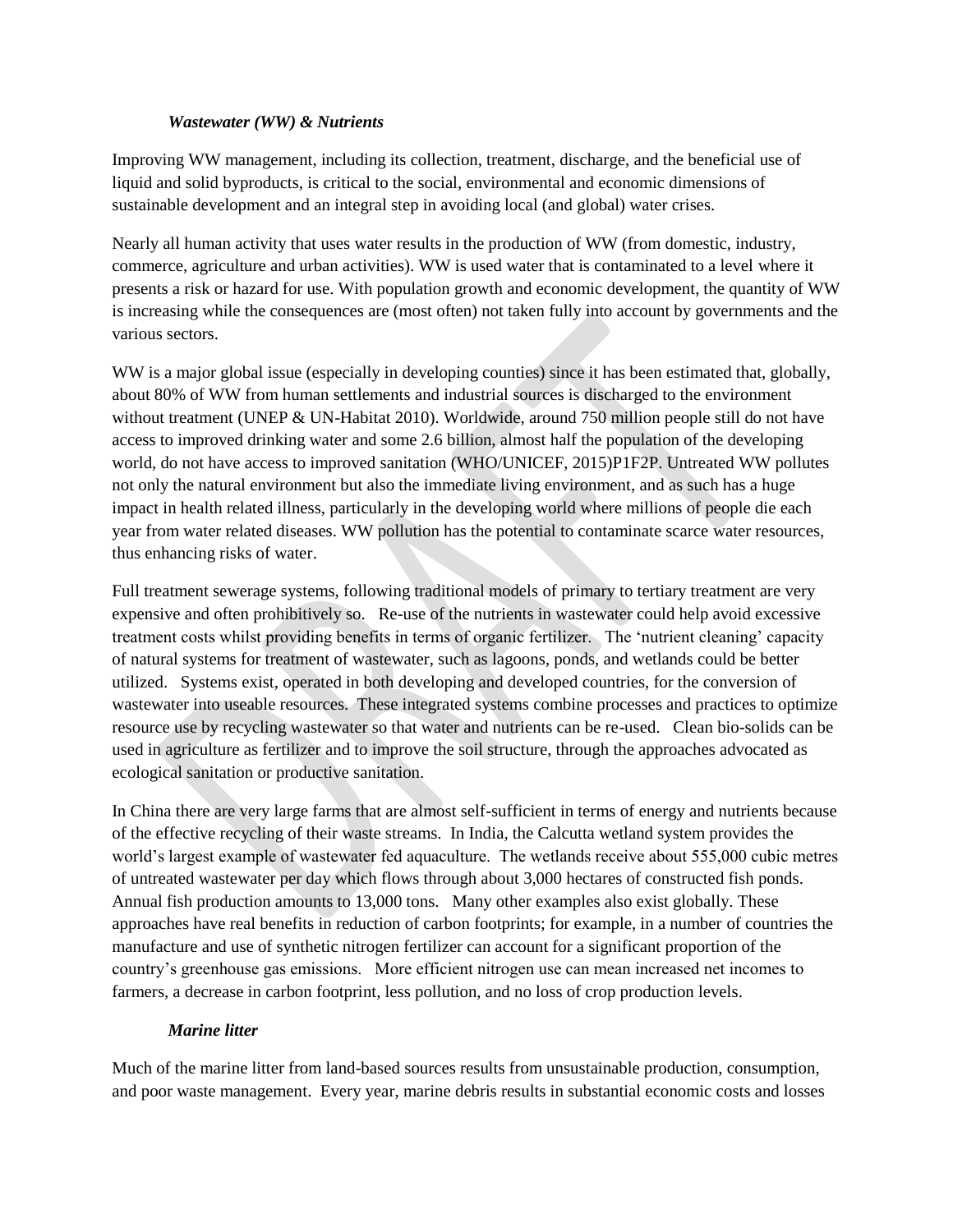to individuals and communities around the world. Marine litter is part of a broader problem of solid waste management, which affects all coastal and upland communities including inland waterways and is closely linked to the protection and conservation of the marine and coastal environment. The UNGA Resolution 65/37 in 2010 (paragraph 137) urged "*States to integrate the issue of marine debris into national strategies dealing with waste management in the coastal zone, ports and maritime industries, including recycling, reuse, reduction and disposal*", and encouraged "*the development of appropriate economic incentives to address this issue, including the development of cost recovery systems*…..".

It is estimated that 10 to 20 million tonnes of plastic is finding its way into the world's oceans each year, costing approximately US\$13 billion per year in environmental damage to marine ecosystems. This includes financial losses incurred by fisheries and tourism as well as time spent cleaning up beaches. The total natural capital cost of plastic used in the consumer goods industry is estimated to be more than US\$75 billion per year. The cost comes from a range of environmental impacts including those on oceans and the loss of valuable resources when plastic waste is sent to landfill rather than being recycled. The most significant upstream impact is greenhouse gas emissions released from producing plastic feedstock, which is responsible for almost a third of the total natural capital costs.

Oceans are critical to sustaining life's natural support systems. They contribute to the livelihoods, culture and well-being of communities around the world. They also play a vital role in the global economy by providing food and a source of income for millions of people. Yet, with a fast-growing world population, the production of waste continues to increase faster than the efforts to curtail it and prevent it from degrading the environment. More waste means more marine litter; and one of the main types of marine litter is plastic debris.

About 280 million tonnes of plastic is produced globally each year and only a very small percentage is recycled. As society has developed new uses for plastic, the variety and quantity of plastic items found in the environment, and this includes the marine environment, has increased dramatically. Once in the ocean, plastic does not go away: it fragments, eventually breaking down into smaller pieces known as microplastics, and acts as a vector for chemicals such as persistent organic pollutants that may be transferred into the food chain upon ingestion by marine organisms. Transported by ocean currents, few places around the globe have not been infested by this material.

Proper management, use and disposal of plastic will help companies to optimize its use and reduce its end-of-life impacts by fully incorporating environmental management within their business frameworks. Forward-looking companies can improve their management of plastic by, for example, cutting costs through their more efficient use, developing "closed loop" business models that recover the resources locked up in plastic, and winning customers by creating sustainable products. Good management of plastic could save consumer goods companies up to US\$4 billion per year.

A recent UNEP publication - *Valuing Plastic: The Business Case for Measuring, Managing and Disclosing Plastic Use in the Consumer Goods Industry* - on the valuation of plastic, has allowed, for the first time, to put a figure on the costs companies would incur if the damage caused by waste plastic was included in their accounting. The report highlighted the urgent need for businesses to manage their annual use and disposal of plastic, as many companies already do with carbon emissions. It also provided a series of recommendations that are designed to help ensure a sustainable future for plastic. The report additionally provides guidance on how to achieve the same economic output with fewer inputs and less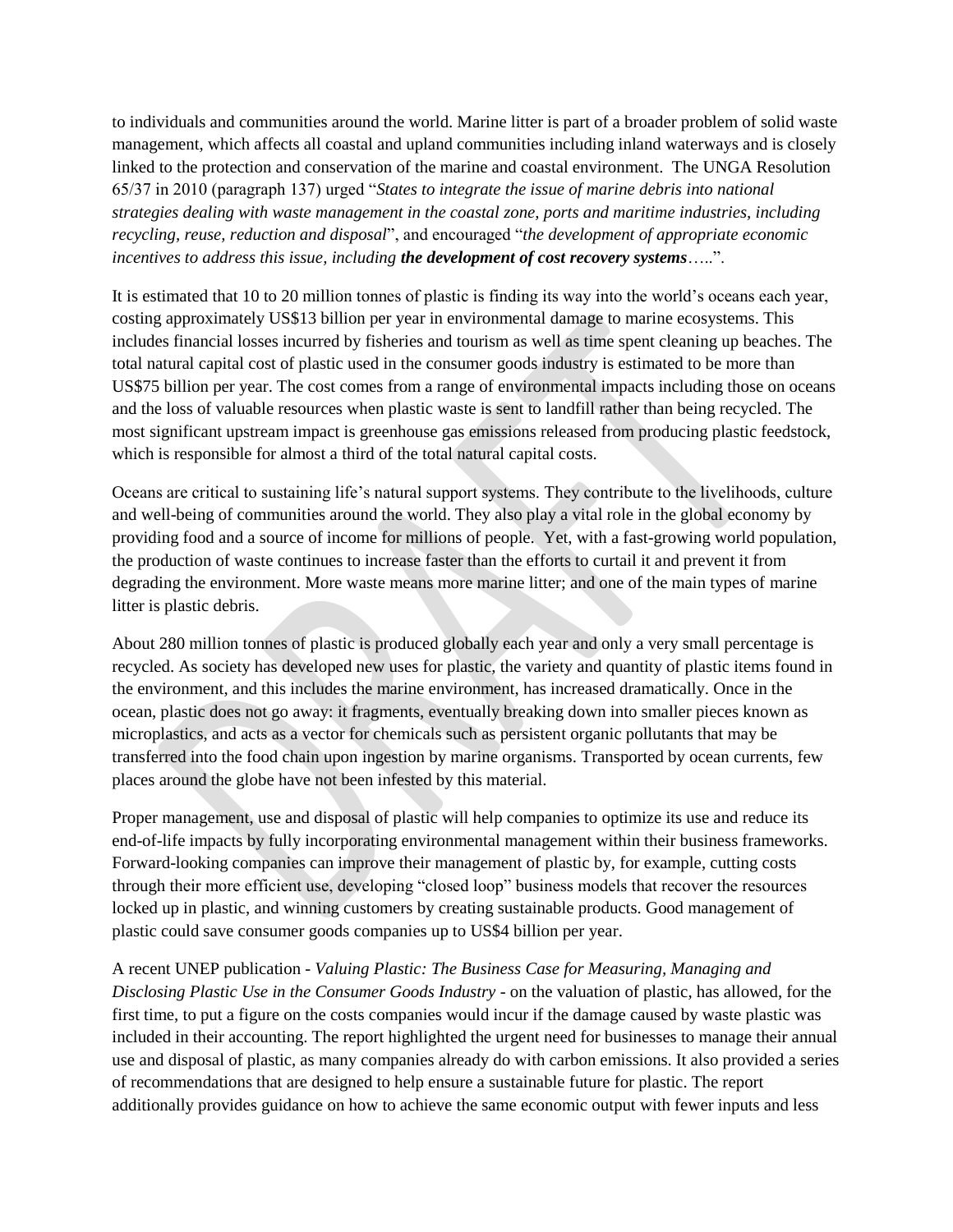waste, leading to greater cost savings; all of which can further expand the global economy in years to come.

Through the Global Partnership on Marine Litter and other relevant initiatives, UNEP is committed to working with all stakeholders to reduce the influx of waste into the ocean and to prevent plastic from getting into the environment in general. Progress on plastic pollution will require companies to work in partnership with other stakeholders. This includes collaborating with governments to develop effective legislation and waste management infrastructure, especially in developing countries.

The GPA may wish to elaborate the concept of plastic 'waste' to a resource for recycling or reuse (e.g. plastics to fuel, which reduces waste and generates a useful byproduct).

# *Multi-stakeholder partnership approaches*

The multi-source and inter-sectoral nature of wastewater, nutrients and marine litter, while potentially providing a range of opportunities and benefits from resource re-use and recycling and lower carbon footprint approaches, require governance and institutional mechanisms. Mechanisms need to be established that are able to bring governments, industrial sectors, scientists and other stakeholders together around the shared agenda of the win-win investments. UNEP and the international community have established multi-stakeholder partnerships, advocating clearly defined objectives and targets which can produce tangible results in reducing the impacts of these source categories, bringing specific economic benefits derived from the partnerships to involved stakeholders. Such partnership approaches can overcome challenges previously faced with global and regional partnerships, where Governments and other stakeholders can clearly show their commitments to achieve the defined objectives and targets, such as those defined under the Honolulu Commitment and the Honolulu Strategy, in the case of marine litter.

In order for the established global Partnerships to work effectively and impact on national policies related to these source categories, there needs to be a way of ensuring a role for Governments in overseeing and engaging in the Partnership work on a regular basis, rather than relying simply on a full scale GPA intergovernmental review after 5 years. It is therefore proposed that Governments be engaged in the oversight of the work of the Partnerships through the GPA inter-governmental processes, including inter-sessional activities as proposed below.

Two inter-linked functions are proposed to the GPA inter-governmental mechanism. First, a GPA Bureau would be established for the fourth IGR on a regionally representative basis. The Bureau will continue to function after the Inter-Governmental Review meeting, and will have a role in receiving regular reports from the respective Partnerships, and in providing a conduit back to the Partnerships. Secondly, as part of the GPA work programme for 2017-2021, the UNEP GPA Coordination Office would develop and implement inter-sessional activities. The inter-sessional activities will be organized for the purpose of reviewing the progress in the GPA implementation and identifying emerging issues related to GPA. The inter-sessional activities may be organised through the Bureau, and an inter-sessional meeting(s) may be organized in conjunction with other global meetings, such as UNEA, and subject to available resources.

By taking the abovementioned approaches, Governments are also requested to implement the GPA through effective regional frameworks, notably the Regional Seas Conventions and Action Plans frameworks. The proposed partnership approach would lead to the formulation of more coordinated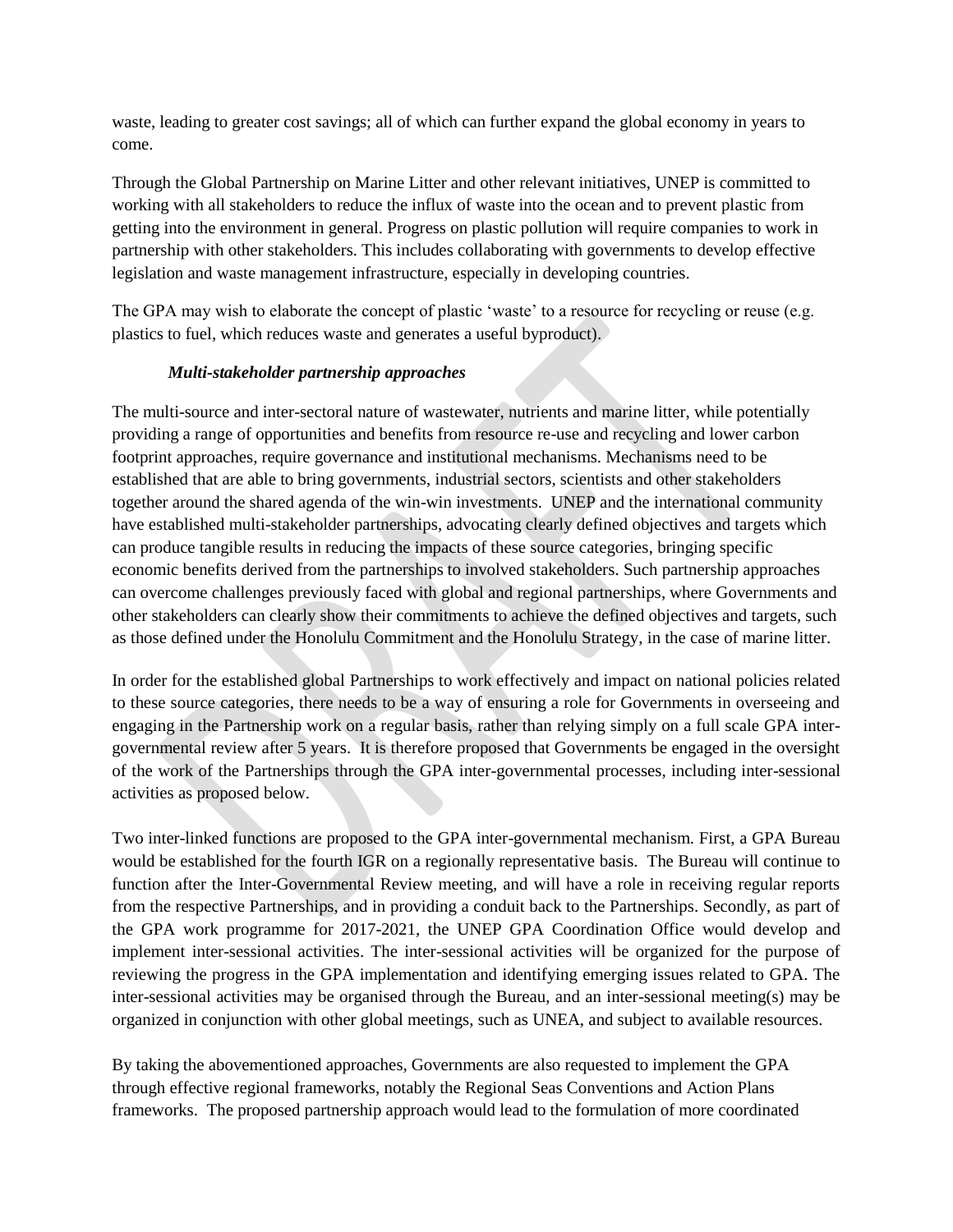stakeholder efforts on the priority source categories, involving also existing global, regional and national initiatives to address the issues relevant to these three source categories.

#### **III. An outline of the GPA work programme for 2017-2021**

There still remains a pressing need to address the key source categories of nutrients, wastewater, and marine litter given their connections with coastal water quality, health, livelihoods, agriculture and other relevant sectors, and the persistent nature of the problems they pose. *Details of ongoing work that will continue have not been included in this paper.* However, the GPA should seek to catalyze integrated management approaches, particularly focusing on resource management and reuse.

Emerging issues which the GPA is expecting to address include:

- o Marine litter & microplastics
- o Emerging wastewater pollutants (e.g. endocrine disrupting chemicals)
- o Nutrients (Nitrogen and Phosphorus; Harmful algal blooms, including Sargassum in the

Caribbean and West Africa)

Building on the progress made since the last GPA IGR in Manila in 2012, and in the light of present and emerging challenges, the approach proposed here entails Governments, with the support of UNEP and in partnership with international and regional organisations and other stakeholders, focusing over the period 2017-2021 on:

(i) Most urgent research gaps, new technologies, legislation, etc - specification of areas especially in need of more research, including key impacts on the environment and on human health; establishment of public-private partnerships to get involvement of the government and the private sector to **address the marine litter problem, particularly plastics**; capacity building programmes for officials to deal with marine plastic debris. Using the GPML, governments would commit to work with relevant sectors to mitigate the environmental impacts of these sources of pollution and at the same time to promote efficiencies and incentives in their production, and make full use of *re-cycling and re-use opportunities*;

(ii) Exploring **emerging wastewater pollution sources**, taking into account emergent pollutants such as microplastics, endocrine disruptors, discarded pharmaceuticals amongst others, and their impacts on ecosystems, human health and livelihoods. The main chemical components of discharged effluents will need to be identified in order to provide a baseline on recommending innovative solutions for effluent treatment.

The impacts of effluent discharge on human health and livelihoods will be assessed to help propose ways of protecting ecosystem health for sustainable ecosystem services, and *turning wastewater into a valuable resource*. This is consistent with the theme for UNEA-2: "*Healthy Environment, Healthy People*". Gaps in implementation of relevant policies will need to be identified and implementation of policies enhanced to protect the marine and coastal environment; and

(iii) **Reduction of microplastics in wastewater**. This will include raising public and stakeholder awareness on the socioeconomic, human health, and environmental impacts presented by microplastics in wastewater effluents. Global concerns over the impacts of microplastics (plastics <5 mm) as a pollutant have emerged in recent years as concentrations continue to increase in aquatic bodies (from e.g. plastics in cosmetics and personal care products, synthetic fibres from washing, breakdown of larger plastics). Microplastics are often mistaken by aquatic life for food and can be caught by filter feeders such as mussels and oysters, affecting both the environment and livelihoods.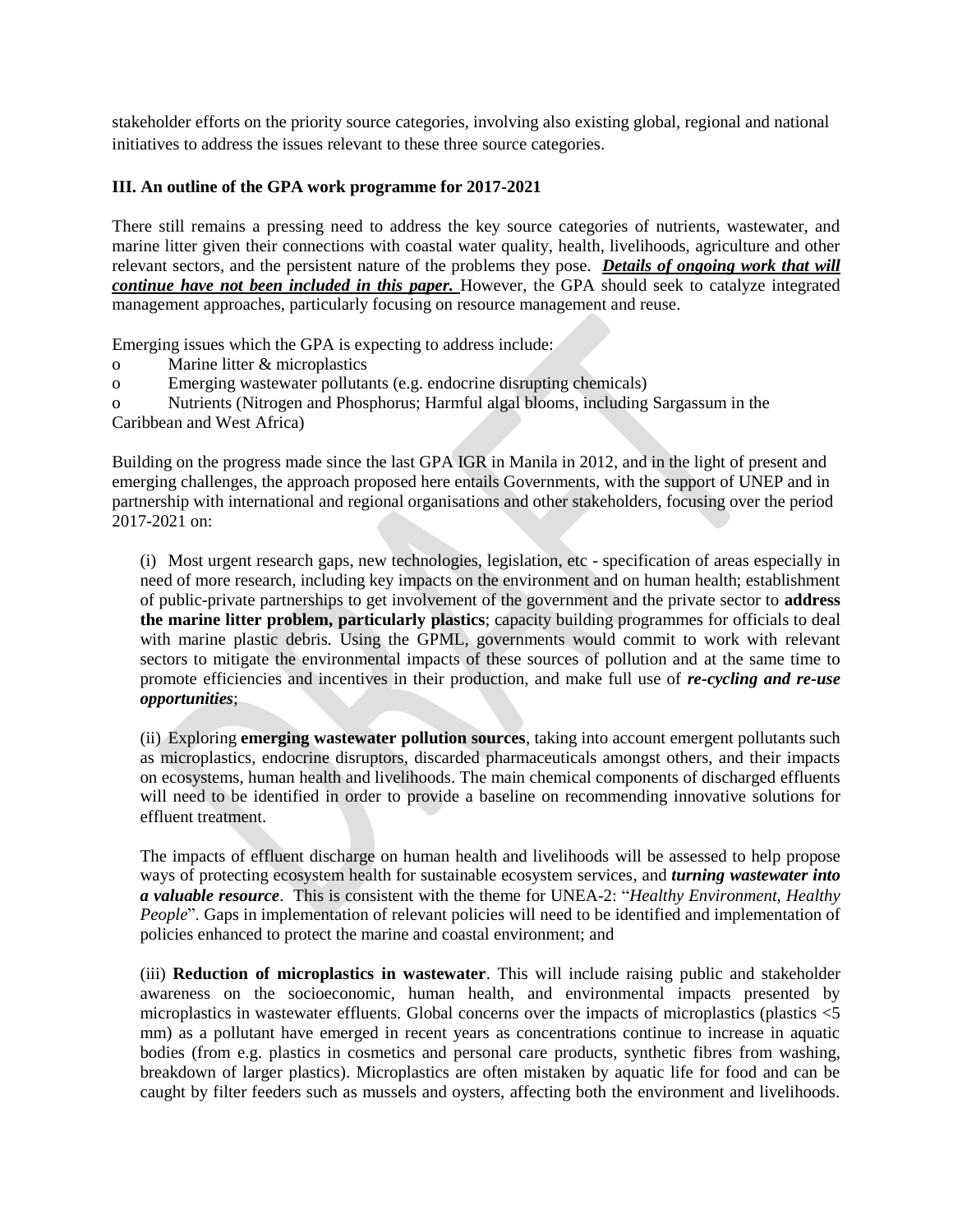Pollutants accumulated on plastics may be transferred to these species and bio-accumulate up the food chain, potentially affecting human health. Due to their small size, the technology does not exist to remove microplastics and fibres from aquatic bodies. Current wastewater treatment efforts, especially in developing countries where treatment is particularly limited, are ineffective in preventing the release of microplastics into the environment. Instead, these plastics must be reduced and removed at their source. The GPA, through the framework of the GPML, will aim to develop recommendations on the removal of microplastics from wastewater and consumer products and facilitate implementation.

The GPA would engage with relevant stakeholders, especially industry and major companies involved in the production of microplastics, in order to implement options for their reduction. The GPA furthermore will aim to collaborate with civil society organizations (like the Plastic Soup Foundation and the Mermaids project) in order to better engage with industry through their current projects.

(iv) **The Sargassum (brown seaweed) influx into Caribbean and African coastal areas**. This emerging issue is specifically related to the portfolio of UNEP in relation to nutrient impacts on the marine environment. It could become politically significant as a transboundary issue, affecting the lifeblood of Caribbean (& West African) economies – tourism & fisheries. There is potential to turn *the seaweed problem into an income generating opportunity – a green economy approach*. The transboundary nature of the issue provides an opportunity for Regional Seas Programmes in different regions, under the leadership of UNEP, to collaborate in addressing a global issue. The multidisciplinary nature (including climate change; pollution; sustainable livelihoods; wildlife protection) of the phenomenon may warrant development of a multi-focal area and multi-agency (e.g. UNEP, FAO, IOC/UNESCO, IAEA, CBD, CMS, GIZ plus GPNM members) project (for consideration by the GEF or GCF).

UNEP, through the Abidjan Convention (ABC) Secretariat has been approached to provide a management response to the Sargassum episodes in Sierra Leone and more generally, in West Africa. The Executive Chairperson of the Environment Protection Agency in the Office of the President of Sierra Leone, in a formal letter to UNEP, noted the massive deposits of Sargassum on beaches which have created environmental problems and disrupted the tourism industry. Each time the seaweed has bloomed, the tourism industry has suffered huge losses in revenue and there have been drastic declines in fish catches.

The Sargassum influx is a source of concern due to its potential ecological impact, and in particular on threatened species like sea turtles. Special Sargassum working sessions have been organised in 2015 to exchange about the observed Sargassum influx, causes and transport pathways, and impacts on sea turtles in various life stages in the Caribbean.

The Sargassum issue is spanning the Atlantic and has impacted West African and Caribbean coastlines, waters and livelihoods alike. The ABC Secretariat has also recently reported incidences in Cote D'Ivoire. In both regions, Sargassum began hitting beaches in unprecedented amounts in 2011. Rarely have researchers encountered a phenomenon of this magnitude and duration. Physical oceanographers have been following the Sargassum 'invasion' since first observed in the Caribbean in 2011. A similar situation was also occurring along West Africa coastlines and it is hypothesized that the concurrent Caribbean and West Africa episodes are strongly related.

Researchers are seeking to understand the underlying mechanisms driving such a bloom and influx and have been working to that end since 2011 (mostly without dedicated research funding). The movement of Sargassum into the Caribbean has not slowed since 2011, and 2015 ranks as perhaps the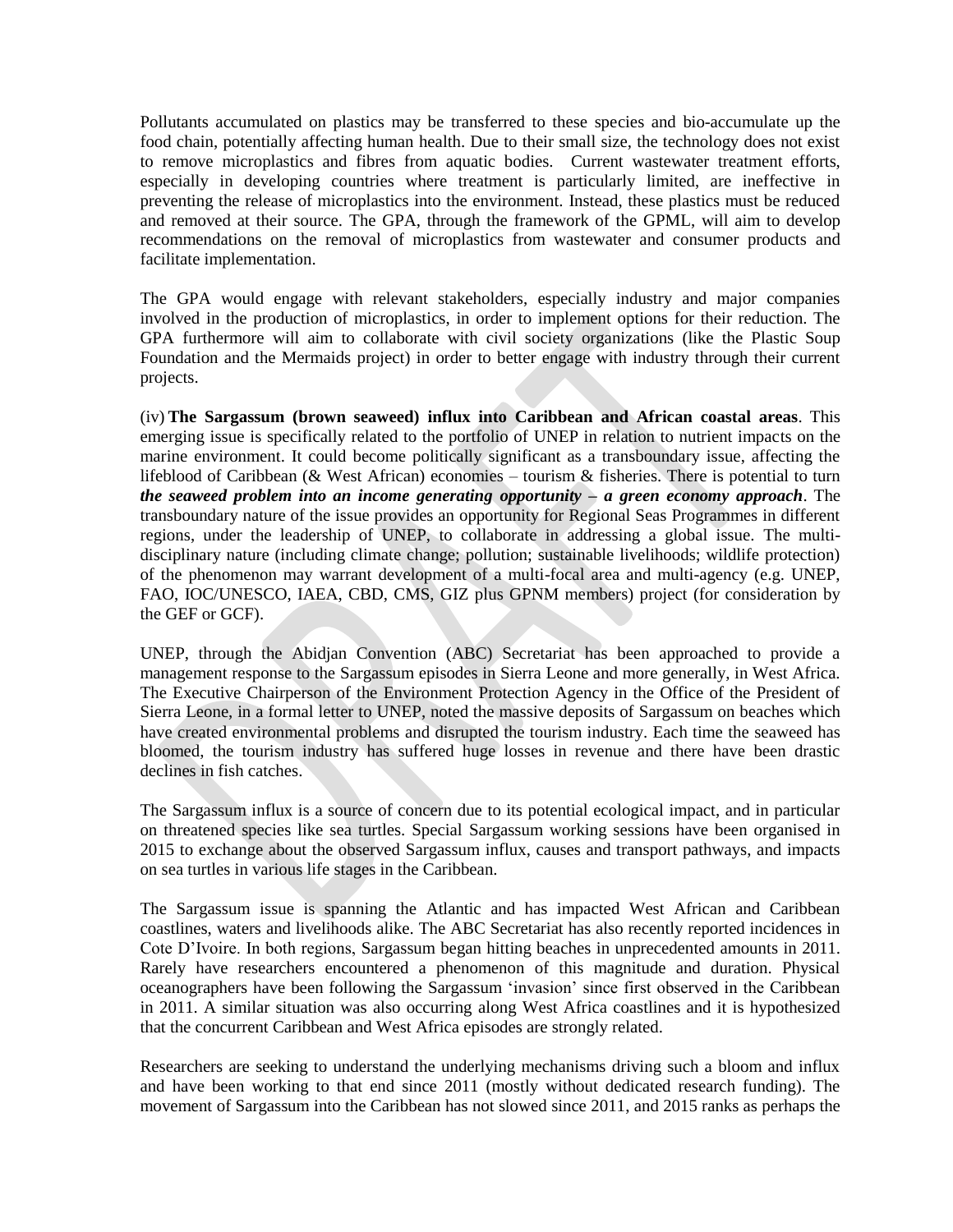year of greatest influx into the region. It is believed that the recent massive influxes are related to Sargassum blooms occurring in the Atlantic Ocean east of Brazil, and hence are not associated with the name-giving Sargasso Sea. Some scientists link them to higher than normal temperatures and low winds due to climate change, both of which influence ocean currents.

Barbados is in the early stages of trying to effectively manage the massive influx of Sargassum, which has been impacting the coastlines of Barbados and the region over the last 4 - 5 years. As recently as April, various Government agencies (e.g. Health, Tourism, Coastal Zone Management Unit, Fisheries, etc.) met to formulate a management strategy for addressing the impacts of Sargassum on coastal and marine resources, and the services that these resources provide within the social and economic context.

In brief, research indicates that the events appear related to a recently initiated  $(-2010)$  massive buildup (bloom) of Sargassum within the Atlantic equatorial region, *fueled by nutrient input* (upwelling and African atmospheric dust) and warmer than usual sea temperatures. One hypothesis is that unprecedented masses of Sargassum are being transported on ocean currents from the equatorial Atlantic to the Western Atlantic and then into the Caribbean. A similar dynamic appears to be at work in the Eastern Atlantic, pushing Sargassum onto the West African coast. 'Back-tracking' of Sargassum movements using ocean current models in combination with ocean satellite-tracked drifter data acquired for the equatorial Atlantic tend to confirm this hypothesis.

The proliferation of Sargassum is ultimately a transboundary issue and therefore introduces regional management issues regarding nitrification from the Amazon and Congo and international management issues regarding rising sea surface temperatures, within the context of climate change.

Potential action which could be facilitated by the GPA include:

- Research into the possibilities of utilizing the seaweed. This is already being done on a small scale in Barbados (see: https://www.youtube.com/watch?v=6nkRU0-4Kf8 )
- Monitoring the level of nutrients in the coastal area and determining the source of input
- Collaboration with countries and regions
- Beach clean-ups
- Resource mobilization

In the short term, Barbados is taking steps to manage Sargassum that reaches its shores as follows:

• Removal of Sargassum from beaches in a manner that minimises the excessive removal of beach sand

• Encouraging stakeholders (e.g. hoteliers, coastal landowners, etc.) to remove Sargassum at their own expense. In many cases these stakeholders are being negatively impacted (i.e. foul odour, flies, competitive occupation of beach space otherwise used for tourism and passive recreation, etc.) by Sargassum.

• Investigating possible mitigation measures, such as the deployment of oil booms, for the purposes of preventing Sargassum from reaching the shore.

• Investigating and encouraging alternative uses for Sargassum. Thus far, Sargassum is being used in agriculture as a mulch and fertilizer. Use as a biofuel is also an option. However, the biofuel option adds CO2 to the atmosphere, with climate change implications.

One action, relevant to both Sierra Leone and the Caribbean would be development of a predictive tool/alert system (ocean model coupled with satellite imagery) for the regions applicable to